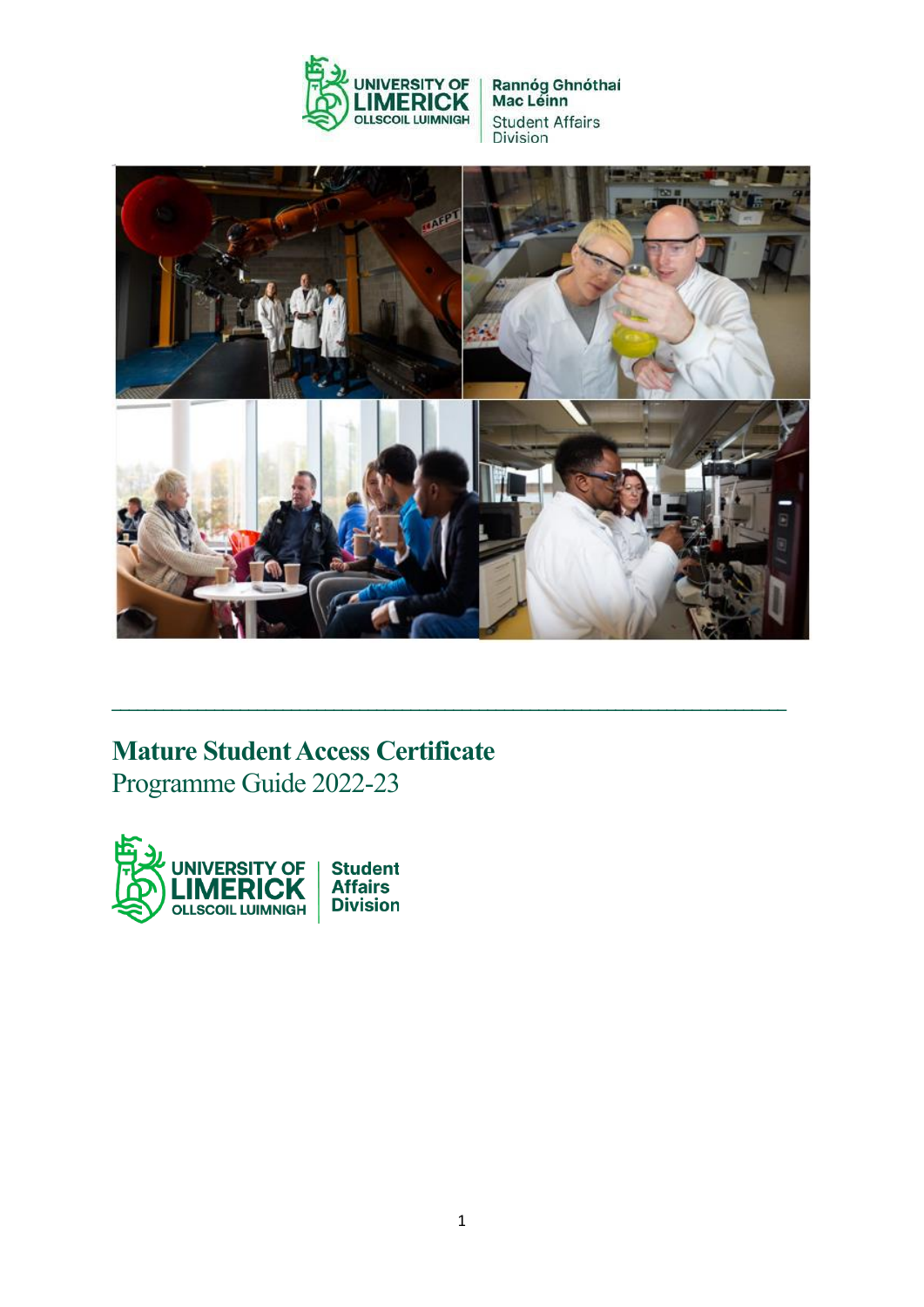

# *Table of Contents*

| <b>Maths for STEM</b>                                                                                                                                                                                                                                                                                                                                                                                                                                                                                                                                                                |  |
|--------------------------------------------------------------------------------------------------------------------------------------------------------------------------------------------------------------------------------------------------------------------------------------------------------------------------------------------------------------------------------------------------------------------------------------------------------------------------------------------------------------------------------------------------------------------------------------|--|
|                                                                                                                                                                                                                                                                                                                                                                                                                                                                                                                                                                                      |  |
| What are the entry requirements for the<br>$\text{MSAC} \text{} \text{} \quad \text{---} \quad \text{---} \quad \text{---} \quad \text{---} \quad \text{---} \quad \text{---} \quad \text{---} \quad \text{---} \quad \text{---} \quad \text{---} \quad \text{---} \quad \text{---} \quad \text{---} \quad \text{---} \quad \text{---} \quad \text{---} \quad \text{---} \quad \text{---} \quad \text{---} \quad \text{---} \quad \text{---} \quad \text{---} \quad \text{---} \quad \text{---} \quad \text{---} \quad \text{---} \quad \text{---} \quad \text{---} \quad \text{---$ |  |
|                                                                                                                                                                                                                                                                                                                                                                                                                                                                                                                                                                                      |  |
| <b>Course Fees and Financial</b>                                                                                                                                                                                                                                                                                                                                                                                                                                                                                                                                                     |  |
|                                                                                                                                                                                                                                                                                                                                                                                                                                                                                                                                                                                      |  |
|                                                                                                                                                                                                                                                                                                                                                                                                                                                                                                                                                                                      |  |
|                                                                                                                                                                                                                                                                                                                                                                                                                                                                                                                                                                                      |  |
|                                                                                                                                                                                                                                                                                                                                                                                                                                                                                                                                                                                      |  |
|                                                                                                                                                                                                                                                                                                                                                                                                                                                                                                                                                                                      |  |
|                                                                                                                                                                                                                                                                                                                                                                                                                                                                                                                                                                                      |  |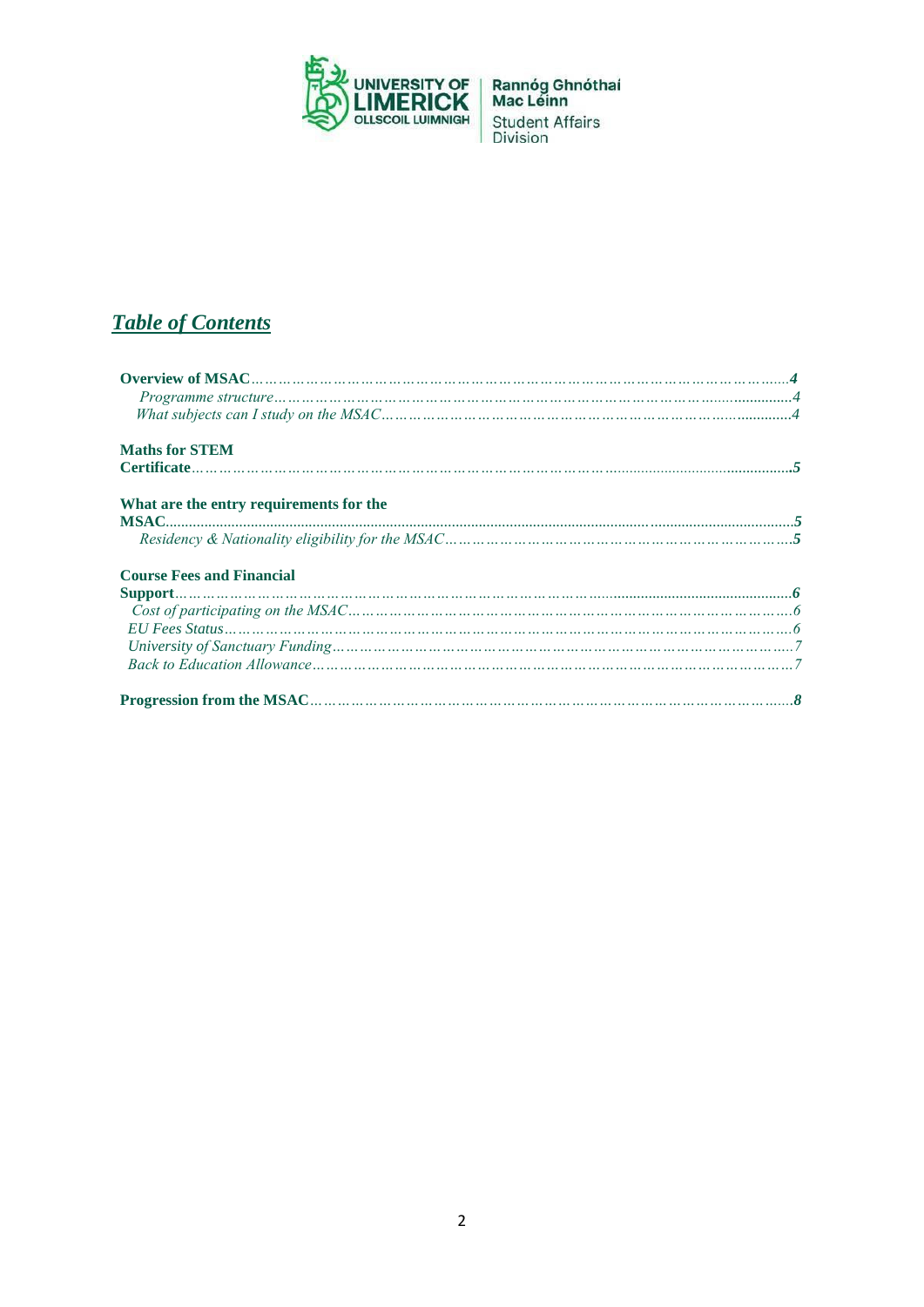

Dear applicant,

Thank you for your interest in the University of Limerick's Mature Student Access Certificate (MSAC). The MSAC is a one-year full-time pre-degree course designed for mature students who wish to develop or refresh key learning skills and to undertake some foundation level academic studies before applying to a degree programme.

This Programme Information Guide has been prepared to provide information about the MSAC programme, Course structure, Entry Requirements, Fees & Financial supports available. If you have any questions about the MSAC or about the application process, please do not hesitate to contact the Mature Student Office by email [mso@ul.ie.](mailto:mso@ul.ie)

Yours sincerely,

**Anne N. O'Connor**

#### **Mature Student Officer & MSAC Course Director**

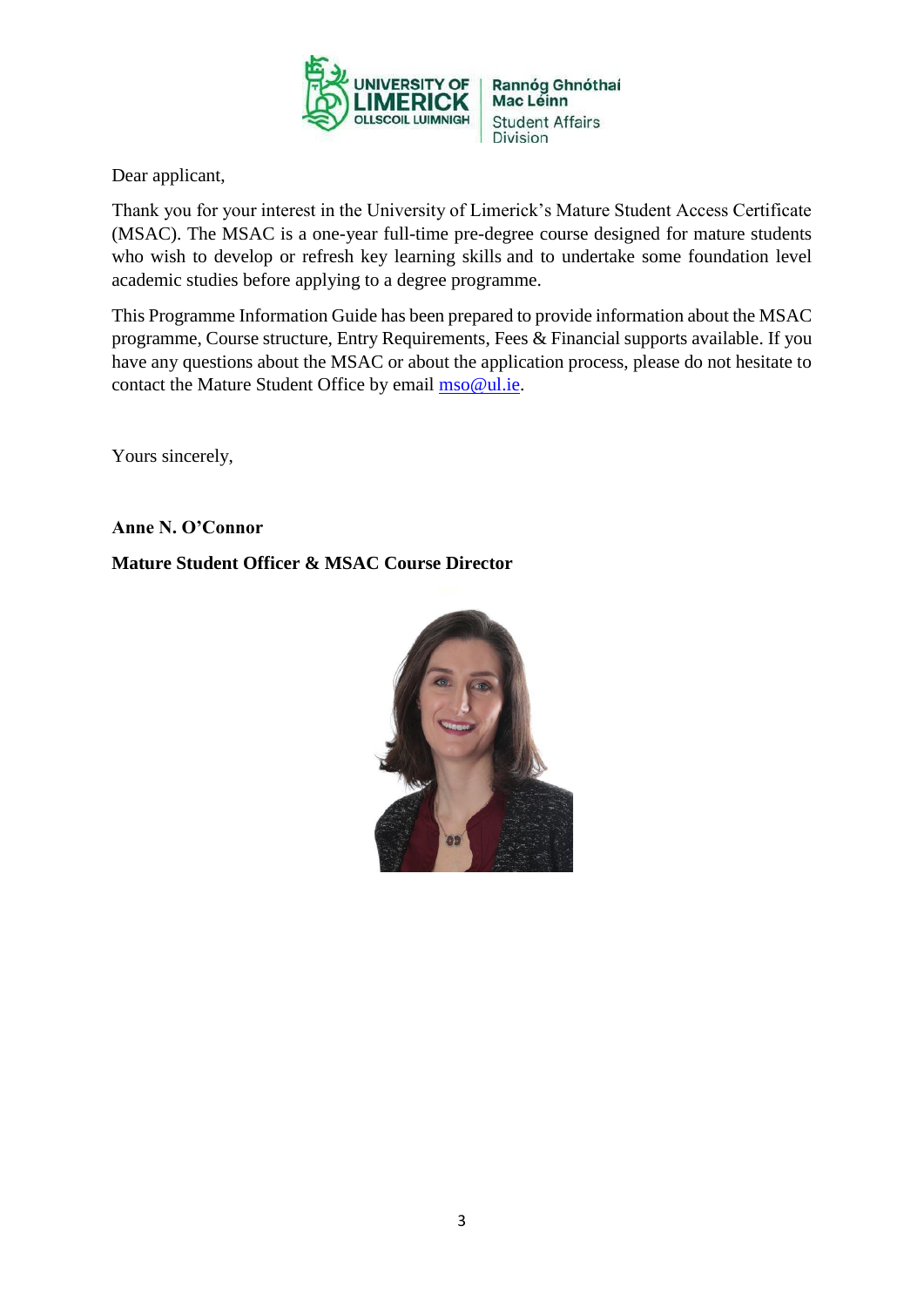

#### **Overview of the MSAC Programme:**

**The Mature Student Access Certificate (MSAC) is a one-year full-time pre-degree course designed for mature students who wish to develop or refresh key learning skills and to undertake some foundation level academic studies before applying to a degree programme.**

The MSAC will give you the opportunity to develop core skills which will be very useful to you in third level, such as study skills and IT skills. It also gives you an opportunity to study a specialist subject area such as Humanities, Science or Engineering. You will experience life as a full-time student and will familiarise yourself with the many supports and services available in UL before progressing onto a degree course.

#### **Programme Structure:**

The Mature Student Access Certificate consists of a set of core general modules and a set of specialist elective modules. All students on the programme complete four core and one elective module per semester. The MSAC is a full-time programme which means that classes are held during the day, from Monday to Friday, over one academic year. The first semester runs from September to December while the second semester runs from January to May.

**Please note that while the MSAC is fully delivered on campus, for the Academic Year 2022-23, there will be blended learning components of the programme.**

## **What subjects can I study on the MSAC?**

**The modules offered on the 2022-23 programme include the following:** 

Core Modules - completed by all participants:

- Mathematics
- Computer Skills
- Study Skills
- Educational Guidance

#### Elective Modules – choose one of the streams below:

| <b>Elective Stream</b> | <b>Semester 1 Modules</b> | <b>Semester 2 Modules</b> |
|------------------------|---------------------------|---------------------------|
| <b>Humanities</b>      | Politics & Sociology      | English Literature $\&$   |
|                        |                           | <b>History</b>            |
| <b>Science</b>         | Chemistry & Biology       | Physics & Biology         |
| <b>Engineering</b>     | Manufacturing Tech&       | Introduction to           |
|                        | (A1)                      | Engineering               |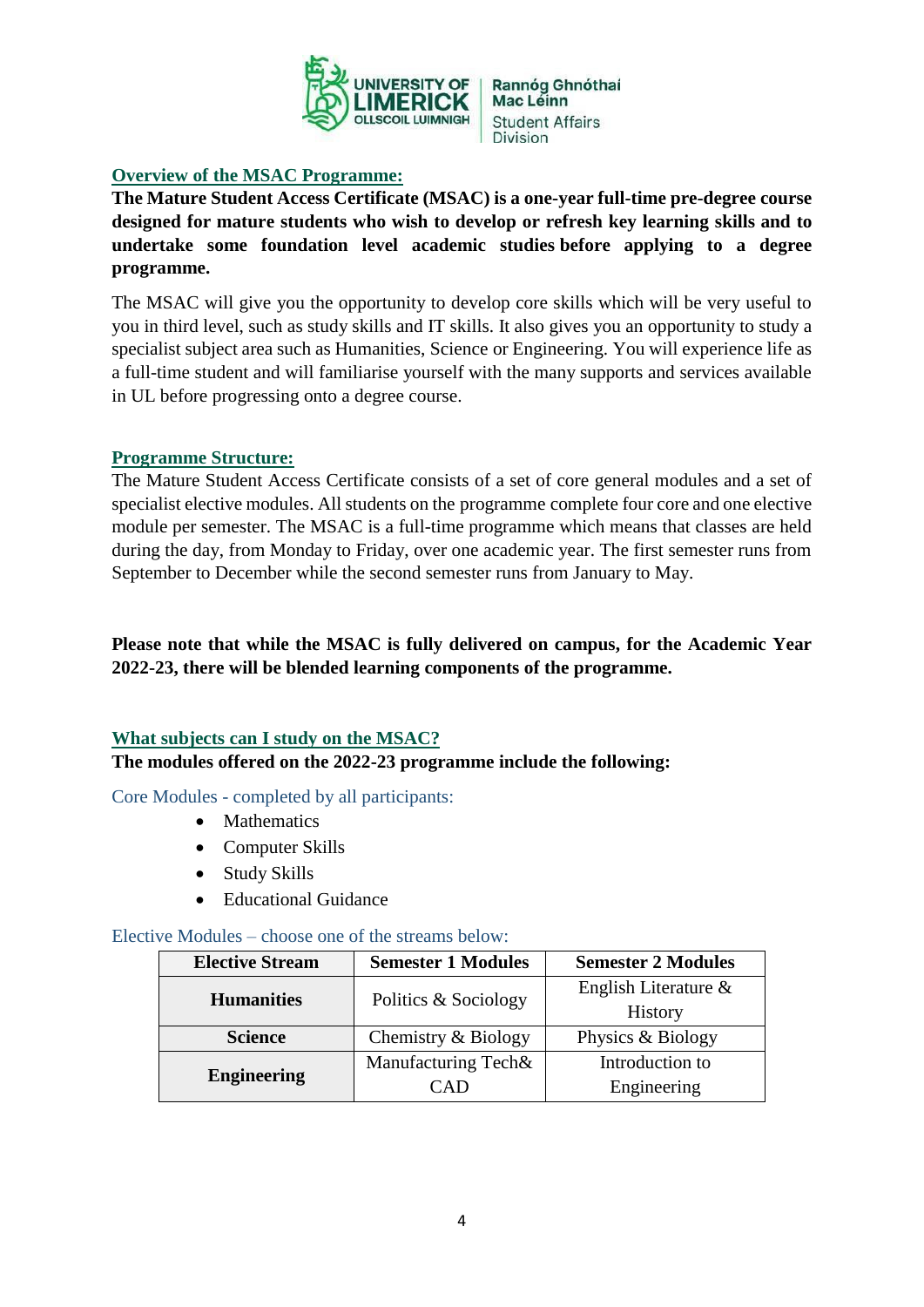

#### **Maths for STEM Certificate**

For MSAC students who are interested in progressing to Science and Engineering undergraduate programmes, we recommend that you also complete the Maths for STEM Certificate in order to attain the minimum qualification in maths which is required for some of these degree programmes. This is a separate part-time programme which is offered collaboratively between UL's Mature Student Office and Limerick and Clare Education and Training Board (LCETB). Further information on the Maths for STEM Certificate is available on the MSO's website: [https://ulsites.ul.ie/mso/maths-stem-certificate.](https://ulsites.ul.ie/mso/maths-stem-certificate)

If you are applying for a place on the MSAC you don't need to make a complete application for the Maths for STEM Certificate. You can start your application for the Maths for STEM Certificate and indicate that you give permission for your MSAC application to be used to also assess you for a place on Maths for STEM. This will then ensure that you are included on the application list for the Maths for STEM Certificate. If you accept your place on the MSAC you will receive separate communication thereafter as to how to register with LCETB for Maths for STEM.

#### **What are the entry requirements for the MSAC?**

- 1. Applicants must be at least 22 years of age by  $1<sup>st</sup>$  January 2022.
- 2. Applicants cannot already hold a third-level qualification.
- 3. Applicants must qualify for EU Fees Status, see below under Course Fees and Financial Support for more information.
- 4. No standard educational entry requirements but evidence of motivation to progress to third-level education is desirable.
- 5. Open to all eligible adult students particularly anyone who does not have the conventional educational requirements to progress to third level and/or who comes from socio-economic backgrounds that are currently underrepresented at third level, including (but not limited to) Irish Travellers, lone parents, members of ethnic minority groups.\*
- 6. Evidence of English language proficiency may be required where English is not the first language of the applicant.

#### **NB: As part of the application assessment process, there will be a possibility of interviews.**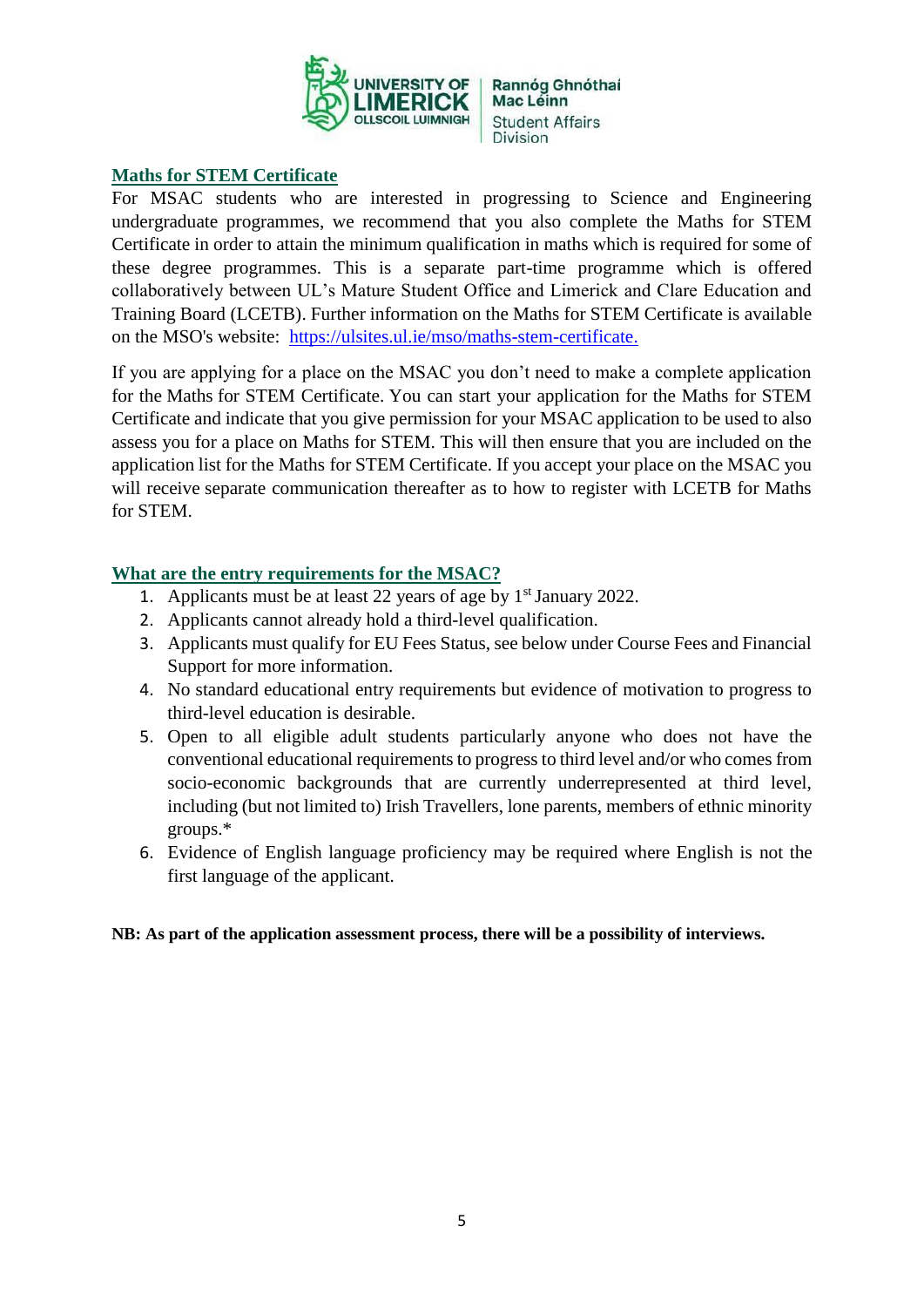

#### **Course Fees and Financial Support:**

The course fee for the Academic Year 2022-23 is  $\epsilon$ 500. This is paid in two instalments to the UL Fees Office, after registering for the course. Applicants who are in receipt of social welfare payments and applicants on low income may be eligible for a reduced course fee of  $E100$ . If you wish to be assessed for the reduced course fees please provide relevant supporting financial documentation with your application. Further detail on the documents required is available from Section 2 of this guide.

#### **Cost of participating on the MSAC:**

The day-to-day costs associated with being a full-time student very much depends on your own individual circumstances. Typical costs can include rent, utilities, food, travel, books and materials, clothes, medical costs and social costs. As a mature student you may need to also factor in additional costs such as your mortgage, childcare costs, family support costs and so on. It is strongly advisable that you spend some time working out the potential costs associated with being a full-time student for your year on the MSAC.

For the most part, class notes for your MSAC modules are provided for you or are made available online. There is no requirement to purchase books or other specialist materials, other than your own personal stationery or stationery required for the presentation and submission of assignments to your tutors. In the current environment, it is also recommended that you have home access to a computer/laptop and internet access in order to be able to participate in this course.

#### **The MSAC is not an eligible programme under:**

- Student Universal Support Ireland (SUSI) the higher education grant scheme
- Student Assistance Fund
- UL Financial Aid Fund
- 1916 Bursary Fund
- UL40 Scholarships
- Uversity Higher Education Scholarships for Adult Learners

#### **EU Fees Status**

Applicants must qualify for EU Fees Status, i.e. you must be ordinarily resident in the EU/EEA/Swiss State/UK for at least two of the previous four years at the time you commence the MSAC. You must also currently meet the nationality criteria required to qualify for the Free Fees Initiative for your undergraduate course in the year following the MSAC.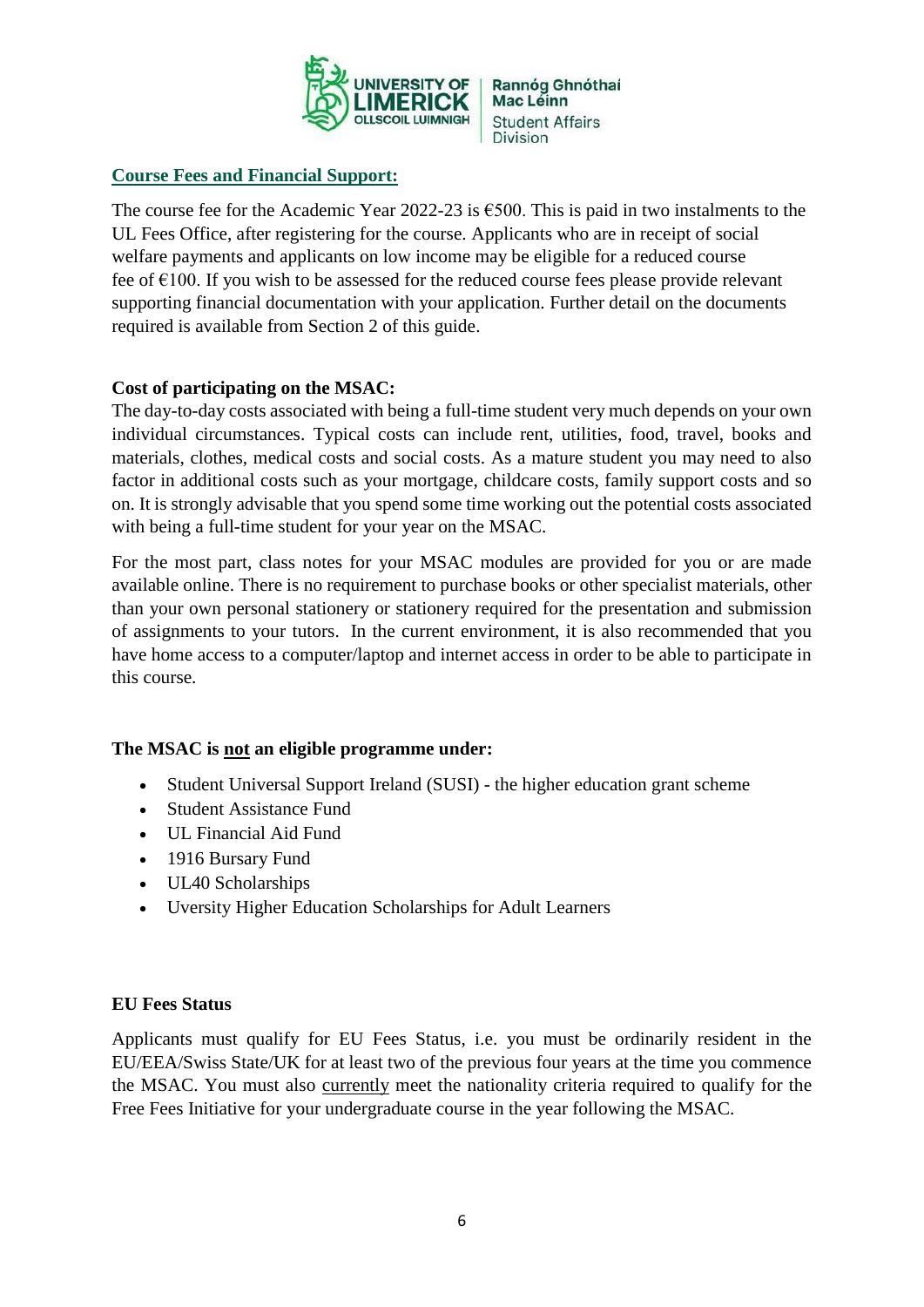

## **Non-EU citizens currently residing outside Ireland are not eligible to apply for the Mature Student Access Certificate and should refer to the [International Foundation](https://ulsites.ul.ie/languagecentre/international-foundation-programme)  [Programme](https://ulsites.ul.ie/languagecentre/international-foundation-programme)**

# **Non-EU citizens currently residing in Ireland must demonstrate that they would qualify for EU Fees Status in order to be considered for the MSAC.** See

<https://ulsites.ul.ie/finance/student-fees> for further information on fee status.

## **UL University of Sanctuary**

Under UL's University of Sanctuary, initiative five places are reserved on the MSAC for applicants who are asylum seekers / currently in the International Protection application system. MSAC applicants who wish to apply for funding support under the University of Sanctuary must make a separate application by contacting the team via: **[ULSanctuary@ul.ie](mailto:ULSanctuary@ul.ie)** or visiting <https://www.ul.ie/courses/university-sanctuary-scholarship> for more information.

**Applications for the University of Sanctuary Funding will open on Monday April 4th 2022 until Tuesday May 31st 2022.**

#### **Back to Education Allowance:**

Applicants who are in receipt of a qualifying social welfare payment for 3 months (78 paid or credited days of employment) immediately prior to commencing the MSAC may be eligible to apply for the Back to Education Allowance (BTEA), Second-Level Option. Please contact your local DEASP Office or visit [Back to Education Allowance | Funding, Governance and Performance](https://hea.ie/funding-governance-performance/funding/student-finance/back-to-education-allowance/)  [| Higher Education Authority \(hea.ie\)](https://hea.ie/funding-governance-performance/funding/student-finance/back-to-education-allowance/) for more detailed information on the BTEA. There is also an annual Cost of Education Allowance of €500 if you are getting BTEA and you have a dependent child.

#### **Note: In order to meet the nationality criteria of the Free Fees Initiative for your intended undergraduate course in the year you complete the MSAC, you must be one of the following**:

- A national of
	- 1. an EU Member State,
	- 2. a state which is a contracting state to the EEA Agreement,
	- 3. the Swiss Confederation,
	- 4. United Kingdom, or
- Persons who have **official refugee status** in this State. Time spent from date of official lodgement of application papers for refugee status will be included for the purpose of meeting the residency requirement.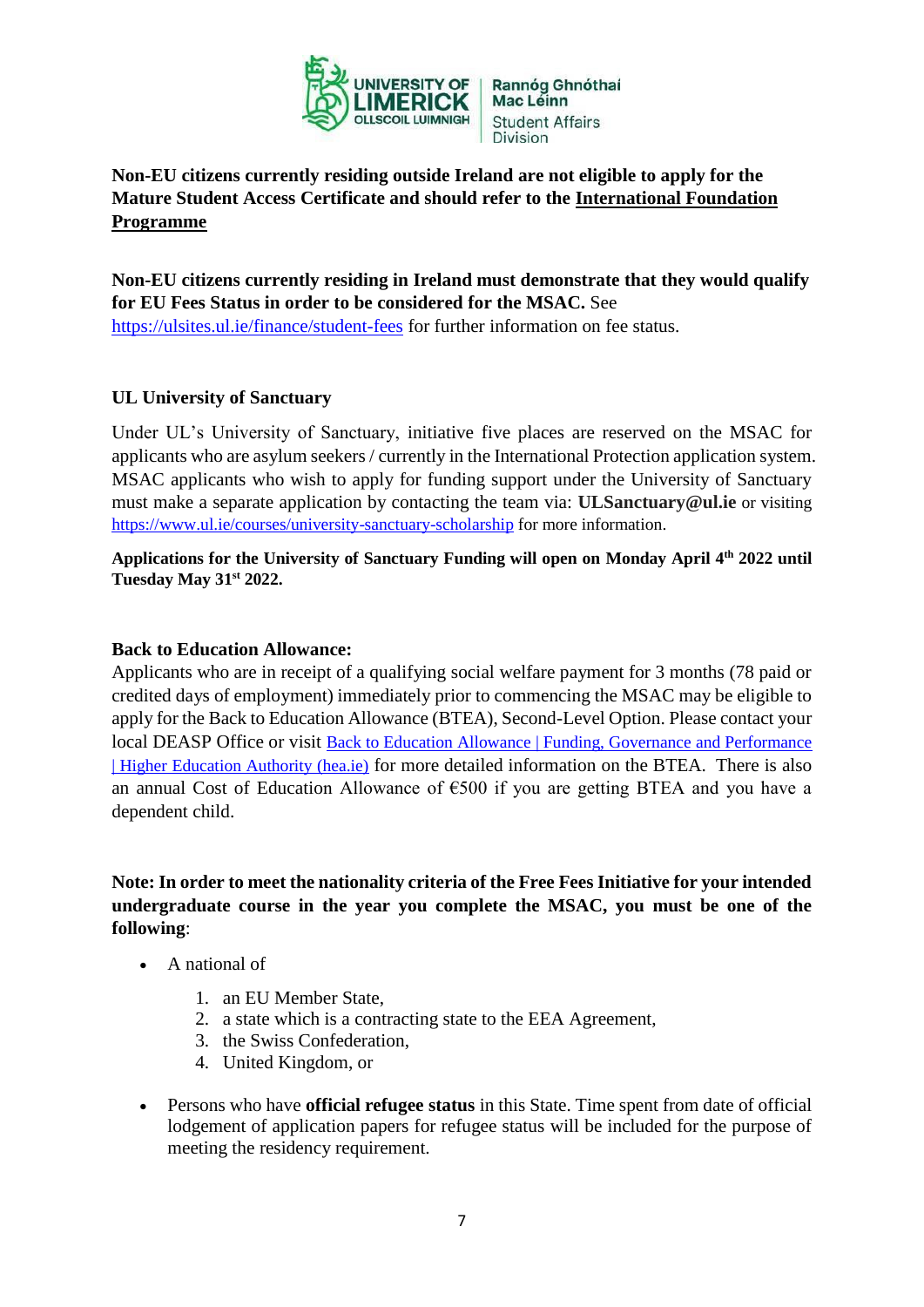

- **Family members of a refugee** who are granted permission by the Minister for Justice and Equality to enter and reside in the State under Section 18 of the Refugee Act 1996
- Persons who have **permission to remain** in the State as a family member of a Union citizen under the provisions of the European Communities (Free Movement of Persons) Regulations 2006 and 2008 and Directive 2004/38/EC of the European Parliament and of the Council
- Persons who have been granted **Humanitarian Leave to Remain** in the State (prior to the Immigration Act 1999)
- be a person in respect of whom the Minister for Justice and Equality has granted **permission to remain** following a determination not to make a deportation order under section 3 of the Immigration Act 1999
- $\bullet$  be a person granted permission to reside in the State under Regulation 4(4) or 16(3)(a) or 16(4)(a) of S.I. No. 518 of 2006
- be a person granted **certain permissions under the International Protection Act, 2015**

#### **Progression from the MSAC:**

Guaranteed progression from the Mature Student Access Certificate (MSAC) is available to the programmes listed below. All programmes listed are Level 8 Honours Bachelor Degrees, other than LM180 which is a Level 6 Certificate.

Students must achieve an overall **QCA of 2.6** on the MSAC in order to secure their guaranteed place on the programme of their choice, subject also to any additional requirements specified.

MSAC students also have the option of applying on a competitive basis to any other UL programme outside of this progression list. Details on mature student entry and assessment requirements to all other UL undergraduate courses are available in Section 7 of the [Mature Student Guide 2022](https://ulsites.ul.ie/mso/sites/default/files/mso_guide_2022-compressed.pdf) or from [https://www.ul.ie/academic-registry/prospective](https://www.ul.ie/academic-registry/prospective-students/applying-UL/mature-students)[students/applying-UL/mature-students.](https://www.ul.ie/academic-registry/prospective-students/applying-UL/mature-students)

| UL programmes to which progression is offered from the<br><b>MSAC</b> |                                      | <b>MSAC</b> elective<br>stream applicable |
|-----------------------------------------------------------------------|--------------------------------------|-------------------------------------------|
|                                                                       | <b>LM063</b> Technology Management   |                                           |
|                                                                       | <b>LM068</b> Food Science and Health | <b>SCIENCE</b>                            |
| <b>LM093</b>                                                          | Equine Science                       |                                           |
|                                                                       | <b>LM066</b> Environmental Science   |                                           |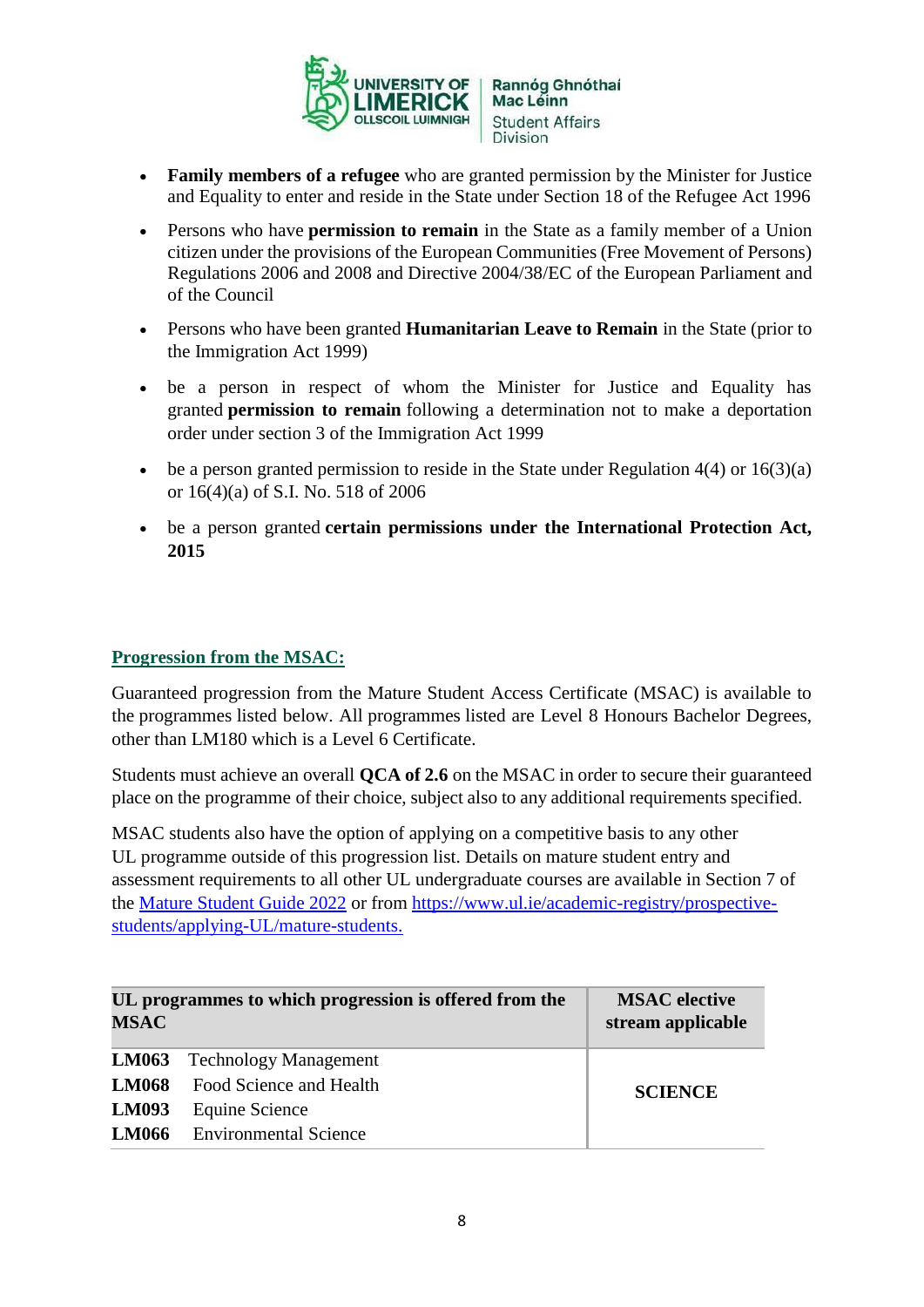

| Biological & Chemical Sciences - Common entry<br><b>LM123</b>      |                     |
|--------------------------------------------------------------------|---------------------|
| with choice (subject to restriction) to pursue defined Degree      |                     |
| Options in any of the following:                                   |                     |
| Pharmaceutical and Industrial Chemistry                            |                     |
| <b>Industrial Biochemistry</b><br>$\bullet$                        |                     |
| <b>Environmental Science</b>                                       |                     |
| Bioscience                                                         |                     |
| Equine Science (Level 6 Certificate)<br><b>LM180</b>               |                     |
| Computer Science (NOTE 1) – Common entry with<br><b>LM121</b>      |                     |
| choice to pursue defined Degree Options in any of the              |                     |
| following:                                                         |                     |
| <b>Computer Systems</b><br>$\bullet$                               | <b>SCIENCE</b>      |
| Mobile Communications & Security                                   |                     |
| <b>Computer Games Development</b>                                  | <i>OR</i>           |
| LM122 Creative Media & Interaction Design - Common                 | <b>ENGINEERING</b>  |
| entry with choice (subject to restriction) to pursue defined       |                     |
| Degree Options in any of the following:                            |                     |
| Digital Media Design                                               |                     |
| Music, Media & Performance Technology                              |                     |
| <b>LM082</b> Construction Management & Engineering                 | <b>ENGINEERING</b>  |
| <b>LM063</b> Technology Management                                 |                     |
| <b>LM077</b><br><b>Aeronautical Engineering</b>                    |                     |
| <b>LM115</b> Chemical and Biochemical Engineering                  |                     |
| Engineering - Common entry with choice, subject to<br><b>LM116</b> |                     |
| capacity, to pursue defined Degree Options in any of the           | <b>SCIENCE</b>      |
| following:                                                         | OR                  |
| • Biomedical Engineering                                           |                     |
| • Mechanical Engineering                                           | <b>ENGINEERING</b>  |
| • Civil Engineering                                                | (with QQI Maths for |
| • Design and Manufacture Engineering                               | <b>STEM</b> )       |
| Electronic & Computer Engineering<br><b>LM118</b>                  | (NOTE 2)            |
| Physics - Common entry with choice to pursue<br><b>LM125</b>       |                     |
| defined Degree Options in any of the following:                    |                     |
| <b>Applied Physics</b>                                             |                     |
| Mathematics & Physics                                              |                     |
| Arts (NOTE 3)<br><b>LM002</b>                                      |                     |
| <b>MI002</b><br>Arts (Mary Immaculate College) (NOTE 3)            | <b>HUMANITIES</b>   |
| <b>Social Sciences</b><br><b>LM019</b>                             |                     |
| Journalism & Digital Communication<br><b>LM039</b>                 |                     |